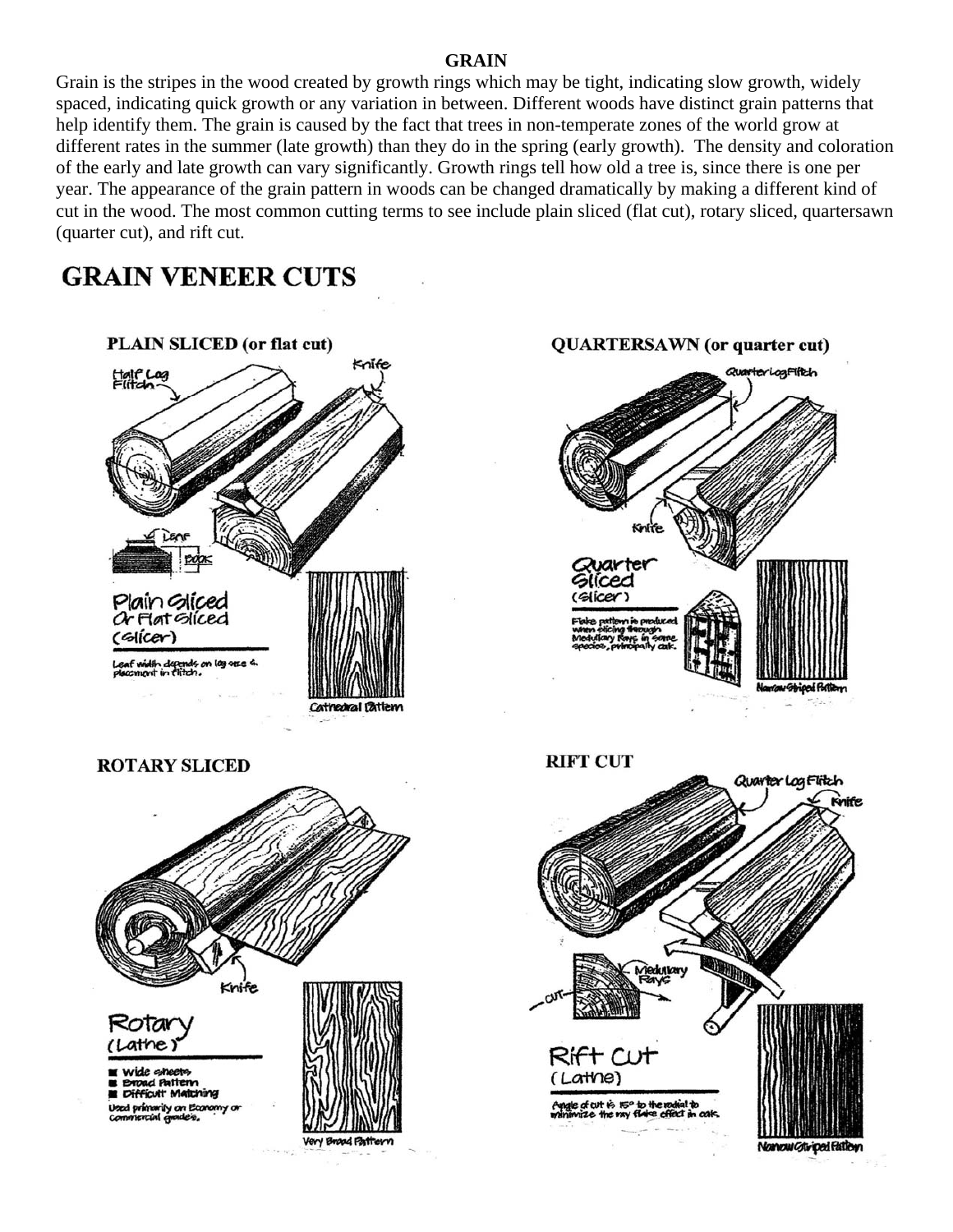

 **PLAIN SLICED (red oak)** 



 **QUARTERSAWN (red oak)** 



 **ROTARY SLICED (red oak)** 



 **RIFT CUT (red oak)**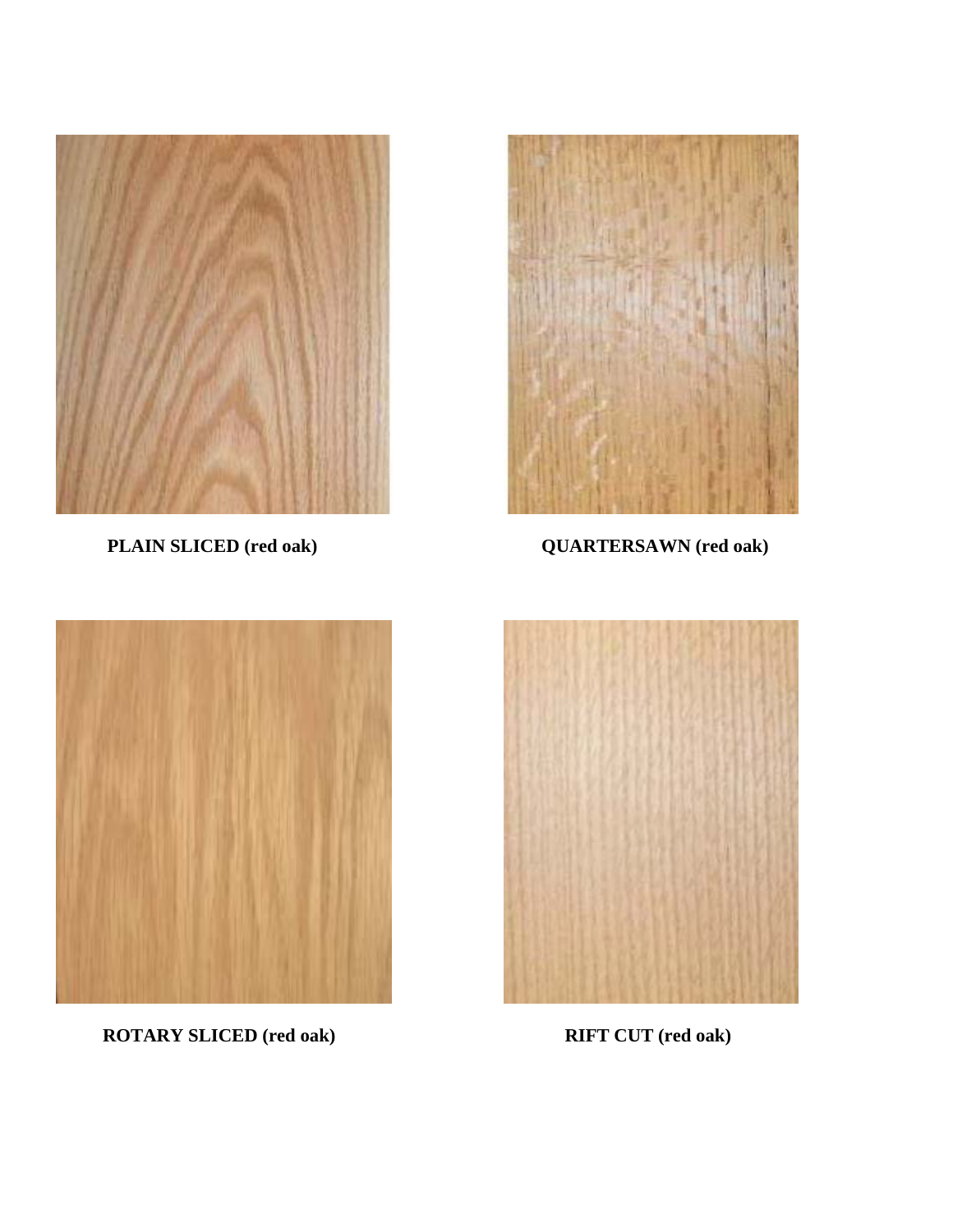#### **FIGURE**

Figure is the form of the grain and color patterns in wood that give it a unique appearance. There are many factors or characteristics that go into making up the figure, and some of the terms that are associated with figure are fiddleback, block mottle, peanut shell, pomelle, quilted, spalting, curly, bird's eye, and more. The figure of woods is heavily influenced by how the wood is cut.



#### **FIDDLEBACK**

Fiddleback figure is caused by contortions in grain different portions of the grain, creating an appearance of direction such that light is reflected differently at undulating waves. Fiddleback figure is a form of curly figure where the curls are very tight and fairly uniform, generally running perpendicular to the grain and across the entire width of a board. The name comes from the fact that such wood became popular to use on the backs of violins (fiddles).

Fiddleback (ash)

## **CURLY**

Contortions in grain direction sometimes reflect light differently as one moves down the grain and this creates an appearance of undulating waves known as curly grain and can be so strong an effect that your eyes will swear that a flat piece of wood has a wavy surface.



Curly (avodire)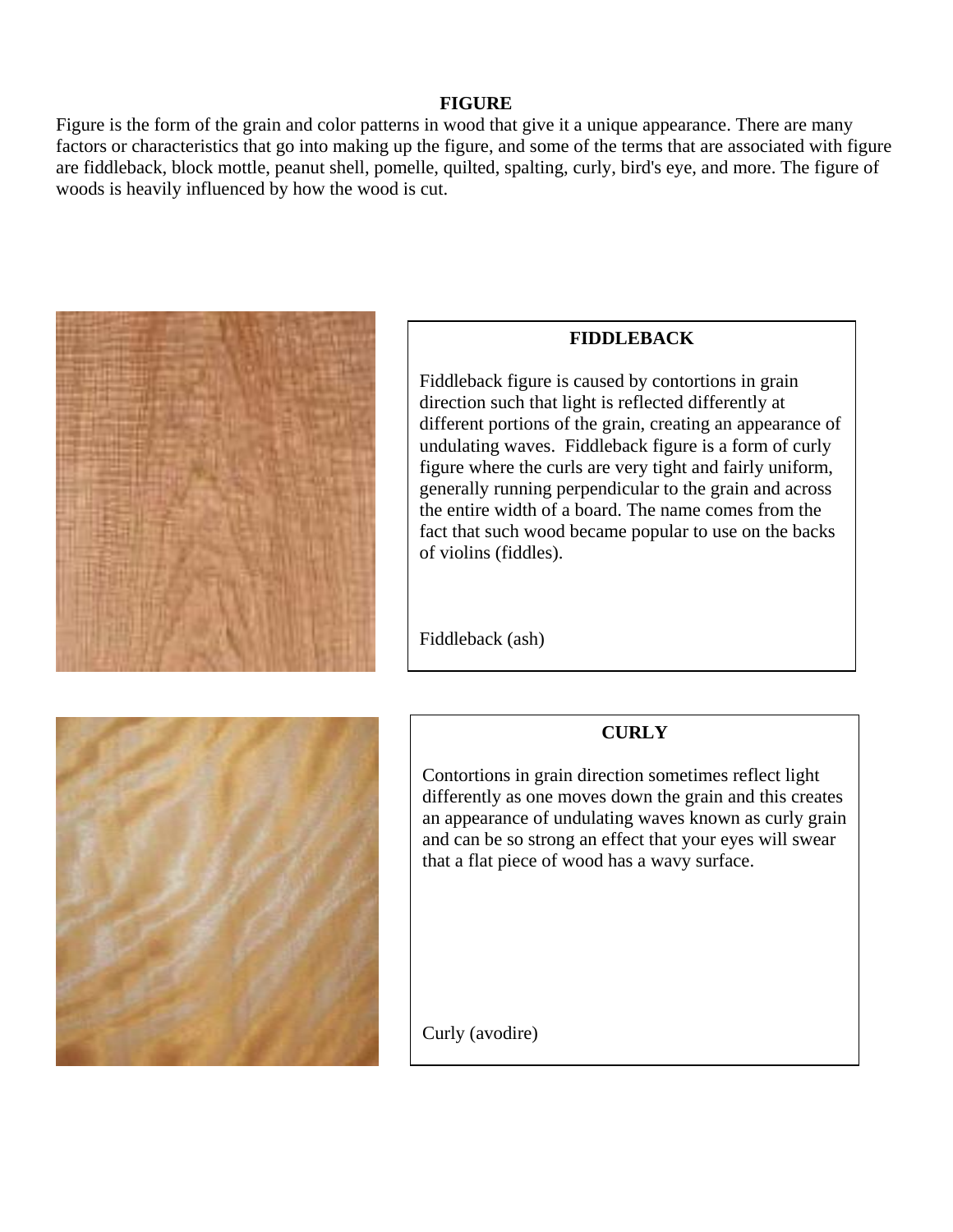

## **BLOCK MOTTLE**

When wavy grain in a wood combines with spiral, interlocked grain to produce a wrinkled, blotchy figure, this is known as mottle. This figure appears as brokenup broad cross markings across the grain. If the mottled figure is scattered randomly it is technically called "broken mottle" but if it appears as a regular checkerboard pattern it is called "block mottle", and a very regular, sharp, block mottle is called "razor mottle. Anigre, Makore, and Sapele frequently exhibit all kinds of mottle figure, and it also occurs in Mahogany, Koa, Bubinga, African Satinwood and some other species.

Block mottle (eucalyptus)

## **PEANUT SHELL**

This form of blistered or pomelle figure is found fairly often in Tamo and less frequently in a few other woods, where the grain pattern forms into the classic shape of a peanut shell. It has a very "busy" look but can be very attractive.

Peanut shell (tamo)

## **POMELLE**

Pomelle is a type of wood figure that resembles a puddle surface during a light rain. Some say this has a "suede" or "furry" look. It's usually found in extremely large trees of African species like Sapele, Bubinga and Makore. The name Pomelle comes from the French word for "quilted".

Pomelle (sapele)



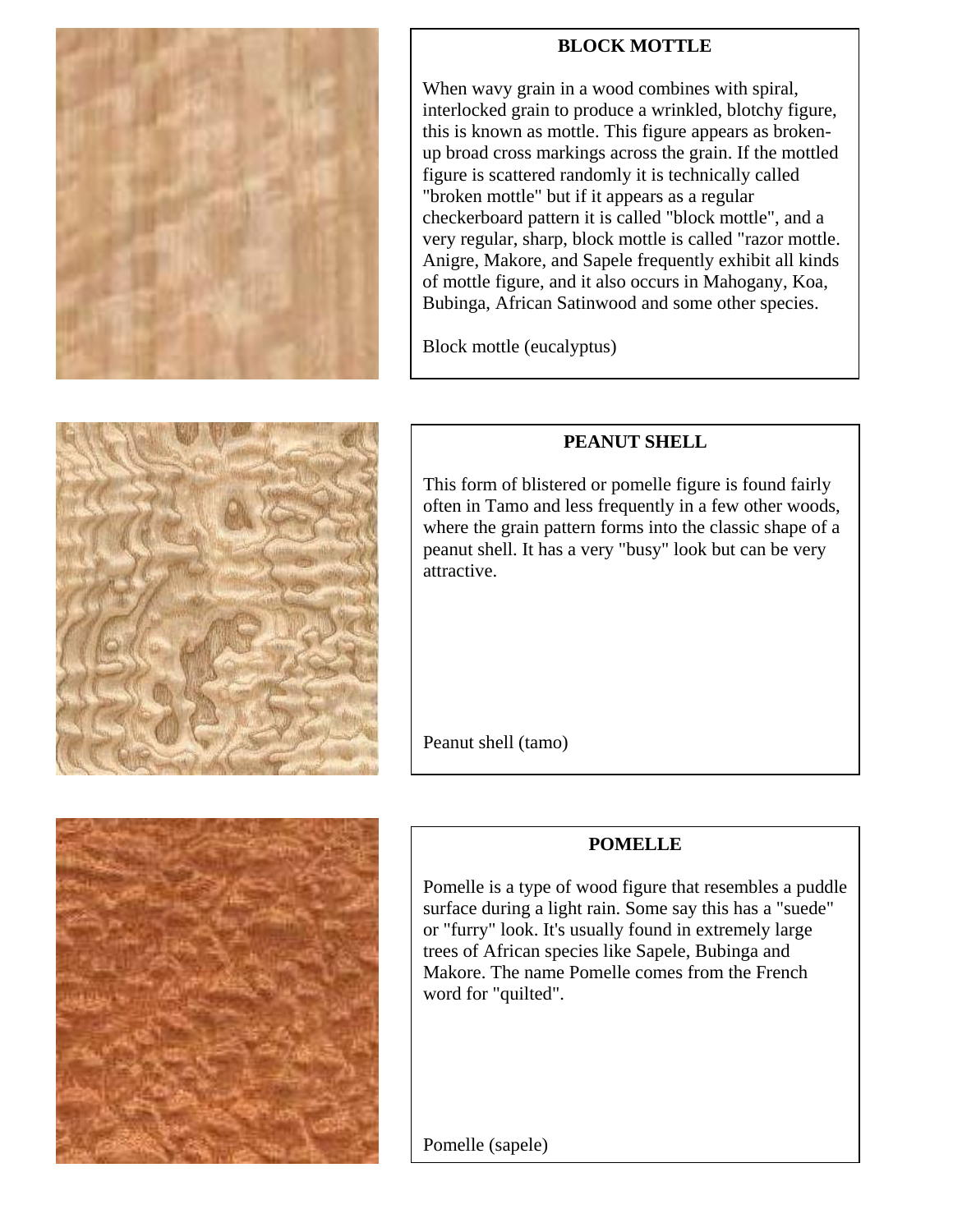

## **QUILTED**

Quilted figure somewhat resembles a larger and exaggerated version of pomelle or blister figure but has bulges that are elongated and closely crowded. Quilted grain looks three-dimensional when seen at its billowy best. Most commonly found in Maple, it also occurs in Mahogany, Moabi, Myrtle, and Sapele, and less often in other species.

Quilted (maple)

## **SPALTING**

Spalting is a dark vein caused by a pattern of bacterial rot in dead wood that once stabilized often looks like a black ink line of varying thickness and great irregularity drawn through the wood. In some trees, spalting is never black-line and in fact can be VERY vague, amorphous, blotchy black or dark-gray areas. In some woods, spalting causes some color changes other than black. Some spalted woods are very colorful. Spalting can be encouraged by keeping a dead tree moist. Spalting is a form of decay and if spalted wood isn't stabilized at the right time, it will just rot.

Spalted (maple)

## **BIRD'S EYE**

This figure, which looks like "eyes," is the result of depressions in the surface of the trunk which distort the succeeding growth rings. This figure is found almost exclusively in Northern Maples and is always rotary cut.

Bird's eye (maple)



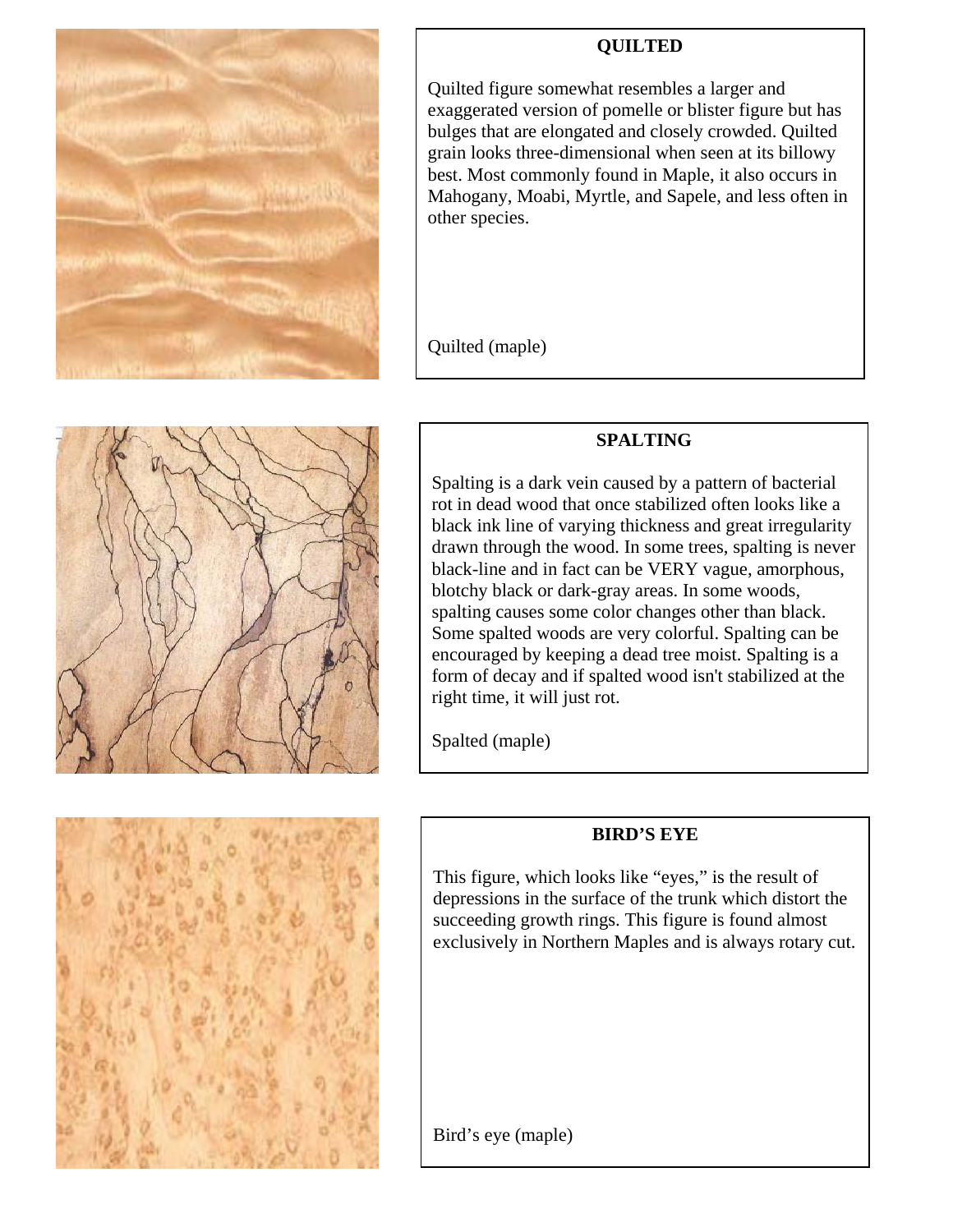

#### **BURL**

A burl is a lump-like, distorted growth on a tree, caused by an injury to the tree or an infection just under the bark or the existence of an unformed bud which has all the genetic material necessary to grow a full branch, or even a whole tree, but which for some reason did not grow properly. The result is that the tree cells divide and grow excessively and unevenly in a process similar to cancer cells in a mammal. Burls are sometimes called tumors on wood.

This continued growth follows the contour of the original deformity, producing all manner of twists, swirls and knots in the wood fiber. Usually, this results in a spectacular pattern.

Burl (oak)

#### **CROTCH**

Crotches are an extreme form of compression wood. They are caused by the forces exerted within the tree to support a main branch where it joins the trunk. Crotch wood frequently exhibits an extreme degree of grain variation. This causes the wood fibers to twist and compress, creating various figures and grains that can be very beautiful. Unlike burls, crotches have grain that, while quite distorted, is basically the same grain as the other wood in the tree and does not tend to the extreme swirls and eyes of burl wood. Shapes of flames or plumes are usually visible.

Crotch (walnut)